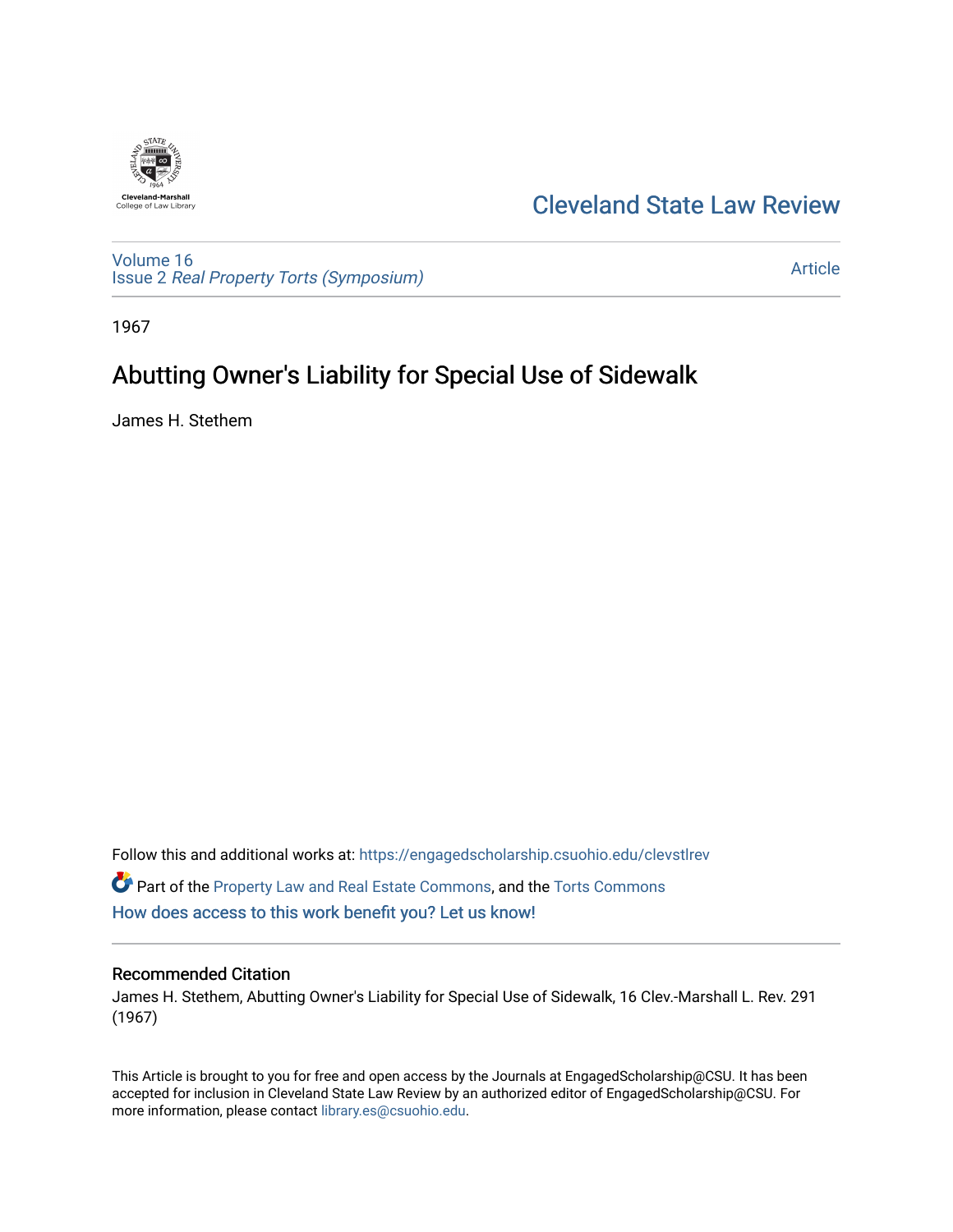# *Abutting Owner's Liability for Special Use of Sidewalk*

# *James* **H.** *Stethem\**

**THIS ARTICLE EXAMINES the liability of an abutting land owner or pos**sessor, making special use of a public sidewalk, for injuries received **by** persons while on the sidewalk. An abutting owner is defined as "an owner of land which abuts, adjoins or is in close proximity."<sup>1</sup> The definition includes the owner or possessor of property which abuts or adjoins land which legally constitutes a public right of way.2

An abutting owner is generally not liable for the defective condition of a public sidewalk abutting his property where the defect which resulted in injury to the plaintiff cannot be traced to the defendant abutting owner.3 The rule has been long established and followed that there exists no duty on the part of the abutting owner to construct, maintain, clean or otherwise care for the public sidewalk, absent any statute or ordinance imposing a duty.4

The abutting owner is, however, under a duty to maintain his own premises so that nothing originating on said premises operates to cause a defect in the adjoining public sidewalk.<sup>5</sup> The duty does not imply an obligation to keep the public sidewalk free from other defects.<sup>6</sup> The duty is imposed by reason of the assumption that the abutting owner has the control of and consequently the responsibility for instrumentalities and activities on his own premises.7 In the broad sense, any person or corporation creating defects or obstructions in or on a public sidewalk which wrongfully cause injury to members of the public may be held liable under the doctrine of nuisance.<sup>8</sup>

### Injuries Resulting from the Accumulation of Ice **and** Snow-in General

An abutting owner may be held liable at common law to persons injured as a result of his wrongful act in accumulating snow or ice on the public sidewalk.9 Thus, an abutting owner is liable if he constructs

- **1** Black's Law Dictionary, 26 (4th ed., 1951).
- 2 Annot., 73 A. L. R. 2d **652** (1960).

- 4 Moore v. City of Columbus, 74 Ohio L. Abs. 136, 139 N. E. 2d 656 (1956).
- **5** Galiano v. Pac. & Elec. Co., 20 Cal. App. **2d** 534, **67** P. 2d **388** (1937).
- **6** *Ibid.*

**<sup>\*</sup>** B.S., Miami University; Cost Accountant, Ford Motor Co.; Fourth-year student at Cleveland-Marshall Law School of Baldwin-Wallace College.

**<sup>3</sup>** Massey v. Worth, 39 Del. 211, 197 A. 673 (1938); Le Barre v. Pac. Paper Materials Co. Inc., 175 Ore. 614, 154 P. 2d **985** (1945).

**<sup>7</sup>** Muratori v. Stiles & Reynolds Brick Co., **128** Conn. 674, 25 A. 2d **58** (1942); Steeno v. Wolff, 14 Wis. **2d 68,** 109 N. W. 2d 452 (1961).

**<sup>8</sup>**Greenberg v. F. W. Woolworth Co., 195 App. Div. 509, **186** N. Y. S. 2d 303 (1959).

**<sup>9</sup>** Massey v. Worth, supra n. 2.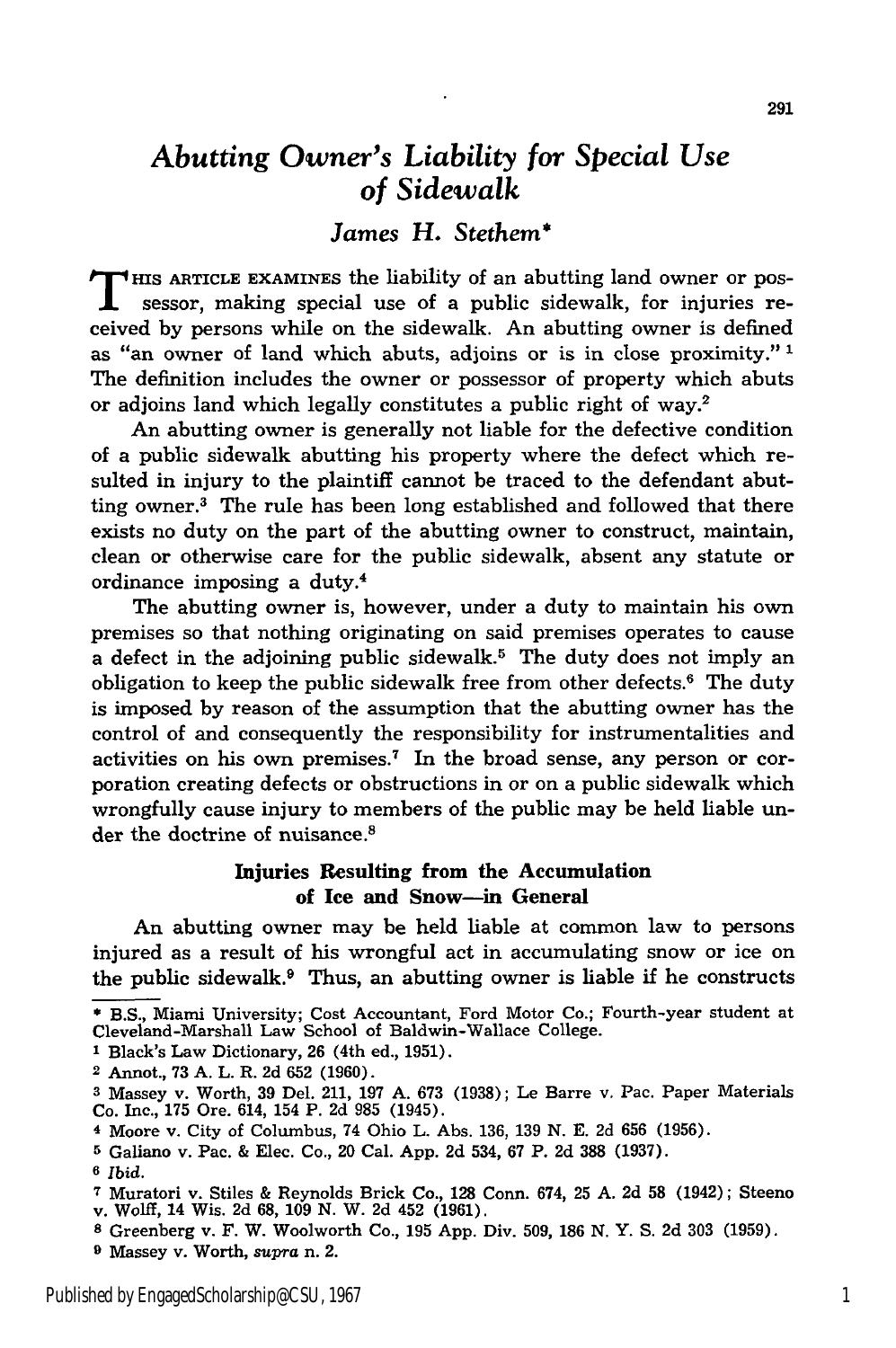or maintains a structure upon his premises causing an artificial discharge or accumulation of water upon a public sidewalk which subsequently freezes and becomes the proximate cause of injury to one lawfully upon the sidewalk.<sup>10</sup>

An abutting owner will not be held liable, at common law, for persons injured as a result of *natural* accumulations of ice and snow.<sup>11</sup> The general rule of no liability in the absence of negligence by the abutting owner is founded on the reasoning that it is the duty of the municipality to keep the public sidewalk free from ice and snow.<sup>12</sup>

Liability will not be thrust upon an abutting owner who has violated an ordinance or statute through his failure to remove ice and snow from a sidewalk abutting his premises where said ice and snow accumulated by natural forces.13 The ordinance or statute is to be viewed as being in the nature of a public duty and thus will not lend itself to the bringing of a civil action in tort by an individual against the abutting owner.<sup>14</sup> The municipality cannot relieve itself of its primary duty with regard to the safety of a public sidewalk.<sup>15</sup>

#### Right **to** Special Use of a **Public Sidewalk**

Does an abutting owner have any right under the law to make a special use of a public sidewalk? Generally, the abutting owner has a right to a special use, which amounts to an encroachment on the primary rights of the public, for a limited extent and for a purpose which is temporary in duration.<sup>16</sup> The abutting owner's right to a special use of a public sidewalk is an incident of ownership not to be denied unless adequate compensation is received by him.<sup>17</sup>

The measure of the right of an abutting owner to use the public sidewalk for his own convenience or benefit<sup>18</sup> is that of reasonable in-

292

**<sup>10 25</sup>** Am. Jur., Highways **§ 523** (1940).

**<sup>11</sup>**Massey v. Worth, *supra* n. 2.

<sup>12</sup> McGrath v. Misch, **29** R. **I.** 49, **69 A. 8 (1908);** Therrien v. First Nat'l. Stores, Inc., **63** R. **I.** 44, **6 A. 2d 731 (1939).**

**<sup>13</sup>**Sewall v. **D.** Alvin Fox, **98 N. J.** L. **819,** 121 **A. 669 (1923);** Swenson v. Lashell, **118** Colo. 333, 195 P. 2d 385 (1948); Donovan v. Kane, 190 Misc. 473, 75 N. Y. S. 2d 462<br>(1947); Olm v. State of New York, 207 Misc. 610, 139 N. Y. S. 2d 701 (1955); Walley v. Patake, **271** Wis. **530,** 74 **N.** W. **2d 130 (1956).**

**<sup>14</sup>**Annot., **28 A.** L. R. **1360** (1924).

**<sup>15</sup>**Steinbeck v. John Hauck Brewing Co., **7** Ohio **App. 18, 30** Ohio **C. C.** Dec. **328** (1916).

**<sup>16</sup>**Brey v. Rosenfeld, 72 R. I. 28, 48 A. 2d 177 (1946), aff'd. on appeal 72 R. I. 316, 50 A. 2d 911 (1947); Lanca v. Central Engineering & Constr. Co., 75 R. I. 365, 66 A. 2d 638 (1949); Barrett v. Union Bridge Co., 117 Ore. 220, 243 P. 93 (1926); Oregon Inv. Co. v. Schrunk, 81 Ore. 575, 408 P. 2d 89 (1965).

**<sup>17</sup>**Pearsall v. Bd. of Supervisors of Eaton County, 74 Mich. 558, 42 N. W. 77 (1889); Donahue v. Keystone Gas Co., 181 N. Y. 313, 73 N. E. 1108 (1905); Cushing-Wetmore v. Gray, 152 Cal. 118, 92 P. 70 (1907).

**<sup>18</sup>**R. L. Sabbath v. City of Chicago, 56 Ill. App. 2d 307, 206 N. E. 2d 286 (1965).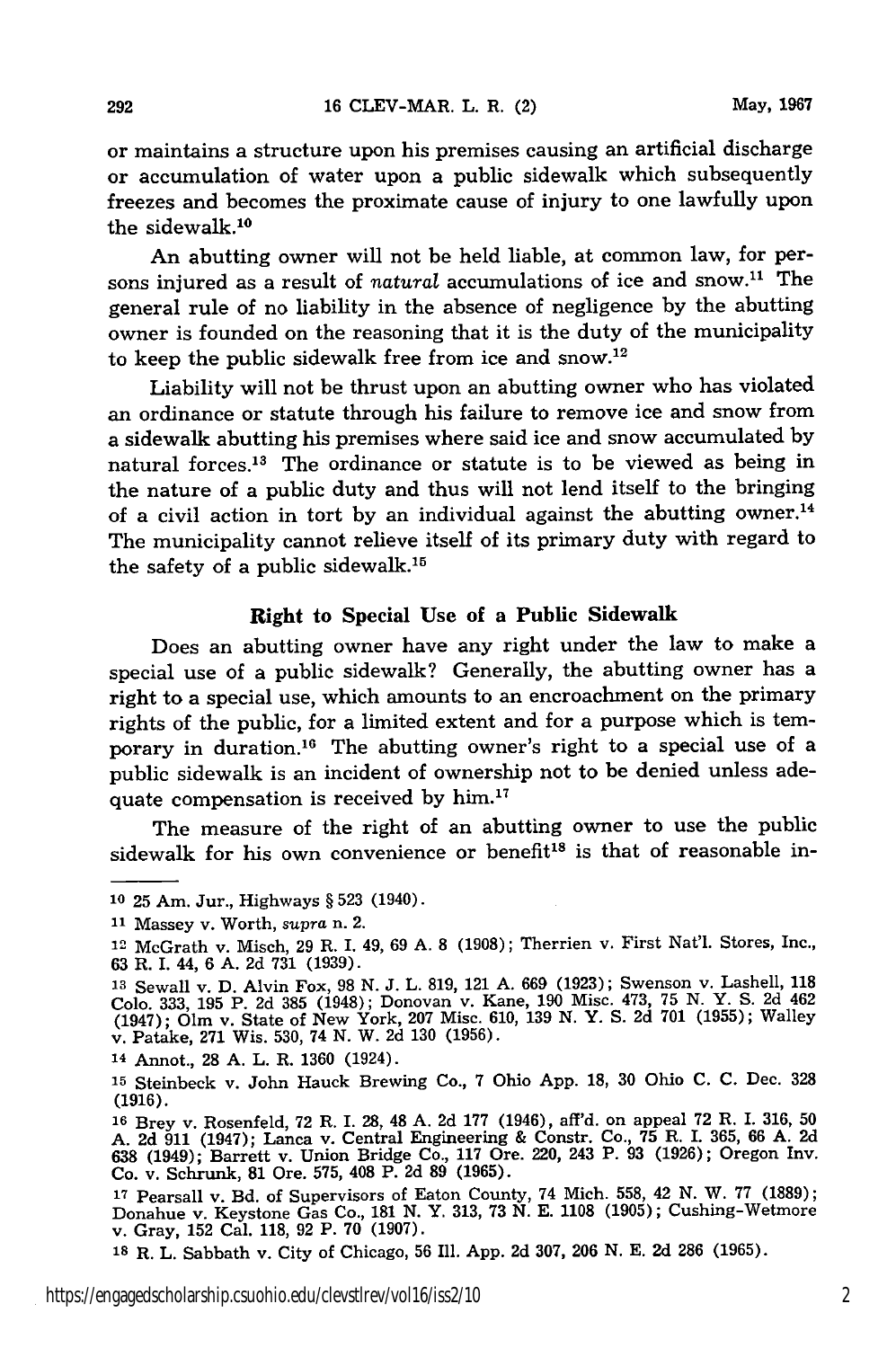gress and egress under the prevailing circumstances.<sup>19</sup> The right must be exercised with proper and reasonable care not inconsistent with the paramount right of the public.<sup>20</sup> The test to be applied is that of reasonableness of use which must balance the public safety with the benefit to be derived from such use by the abutting owner, $21$  or, more specifically, it may require a balancing of a legitimate business interest with the hazards to the general public using the sidewalk.<sup>22</sup> Because of the property right concept favoring the abutting owner as to the special use of a public sidewalk, the courts oppose any denial of the right by a state or municipality; unless, as previously mentioned, adequate compensation is given.23 An abutting owner was denied the use of a public sidewalk for the purpose of ingress and egress to his property because the facts revealed that the exercise of such right would create "a real traffic hazard." 24 In the opinion of this writer, the better view taken when a balancing of the interests is involved is to refrain from denying a special use by the abutting owner merely because such use increases the possibility of danger.<sup>25</sup> The special use is not to be upheld solely on the basis that it is essential to the profitable operation of a business enterprise.<sup>26</sup> The test of reasonableness of the special use should include all relevant factors with due consideration being given to each.

A special use of a public sidewalk by an abutting owner in direct conjunction with his business enterprise, as a driveway for delivery trucks, was found to be within the general rule of the right of ingress and egress.<sup>27</sup> The circumstance of a filling station operator using the public sidewalk as a means of ingress and egress for his patrons was found to be proper and reasonable.<sup>28</sup> The right to a special use of a public sidewalk, thus, extends to the patrons, clients and customers of an abutting owner.<sup>29</sup>

The abutting owner should keep uppermost in mind, when using a public sidewalk for any private or public purpose, that the primary

- 20 City of Elmhurst v. Buettgen, 394 Ill. 248, **68** N. E. 2d **278** (1946).
- 21 R. L. Sabbath v. City of Chicago, *supra* n. **18.**
- 22 Annot., 73 A. L. R. 2d 652 (1960).

24 Alexander v. City of Owatonna, 222 Minn. 312, 24 N. W. 2d 244 (1946).

**<sup>26</sup>**City of San Antonio v. Pigeonhole Parking of Texas, Inc., **158** Tex. 318, 311 **S.** W. 2d **218** (1958).

**<sup>19</sup>**Deaconess Hospital v. Washington State Highway Commission, 66 Wash. 2d 378, 403 P. 2d 54 (1965); Salem Nat'l. Bank v. City of Salem, 47 Ill. App. 2d 279, 198 N. E. 2d **137** (1964).

**<sup>23</sup>**Pearsall v. Bd. of Supervisors of Eaton County, *supra* n. 17; Northern Boiler Co. v. David, 157 Ohio St. 564, 105 **N.** E. 2d 451 (1951), aff'd 157 Ohio St. 564, **106 N.** E. 2d 620 (1952); Thomas v. Jultak, **68** Wyo. 198, 231 P. 2d 974 (1951).

**<sup>25</sup>** Tilton v. Sharpe, 84 N. H. 43, 146 A. 159 (1929).

**<sup>27</sup>**City of Evansville v. Cunningham, 202 N. E. 2d 284 (Ind. App. 1964).

**<sup>28</sup>** Brownlow v. O'Donoghue, 276 Fed. 636 (C. A., D. C., 1921).

**<sup>29</sup>**Tilton v. Sharpe, *supra* n. 25.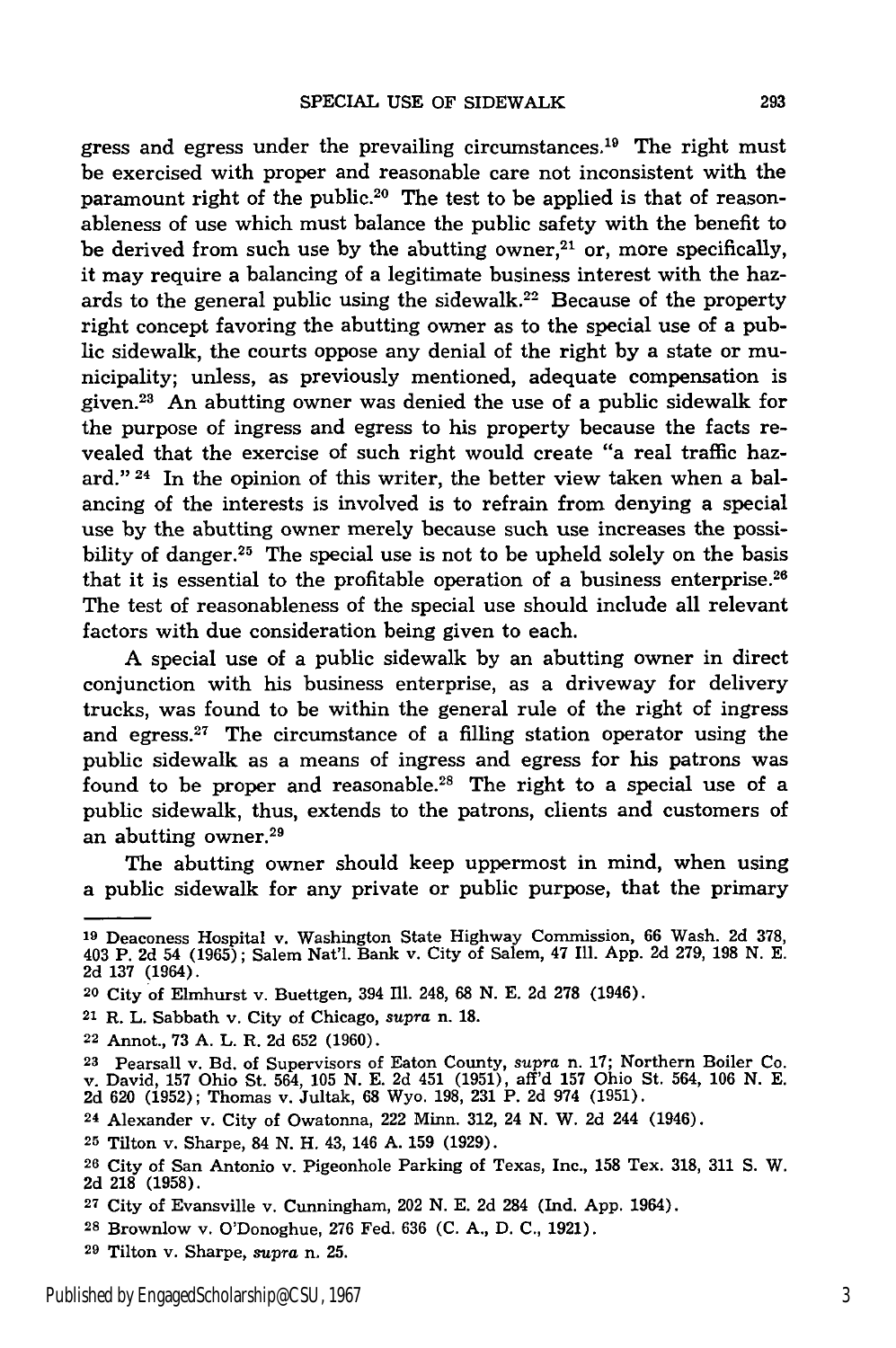function or reason for the sidewalk is for public travel and the right of special use is secondary or subordinate.<sup>30</sup>

#### Duty **and** Care **Imposed by Special Use**

The abutting owner is under no common law duty to keep the public sidewalk in repair in absence of his negligence.<sup>31</sup> When a special use is involved, the general rule is that the abutting owner is under a duty to maintain that part of the sidewalk put to his use in a reasonably safe condition for public use, and the abutting owner is liable for injuries received by persons as the proximate result of his failure to use reasonable care to prevent injury to persons lawfully upon the sidewalk.<sup>32</sup>

The fact of the special use itself takes the case from the general rule of no liability of an abutting owner and creates the exception to the general rule.33 Where the primary action is against the abutting owner and a special use is not established, there will not be a recovery from the abutting owner.<sup>34</sup> The courts have held as a general rule that an abutting owner who has a special use in a public sidewalk may become liable where the abutting owner has created the defective condition or where his special use has produced the defective condition.<sup>35</sup> The abutting owners liability is not changed where the defect, for which the abutting owner is being charged, was created by an independent contractor hired by the abutting owner.<sup>36</sup> Liability will also attach to the present property owner although the defect was brought about by the activities of the previous owner of the property. 37 The court held the test of liability to be the "capability of the appurtenance" **38** and that the duty was a covenant that ran with the land.<sup>39</sup>

The degree of care required of an abutting owner having a special use in a public sidewalk has been held to be that of the highest vigilance

**38** *Ibid.*

**<sup>30</sup>**3 Cooley, Torts 452 (4th Ed. 1932); Hickey v. Riley, **177** Ore. 321, 162 P. 2d 371 (1945).

**<sup>31</sup>**Louis Pizitz Dry Goods Co. v. Harris, **270** Ala. **390, 118** So. **2d 727 (1959).**

**<sup>32</sup>**Fortmeyer v. National Biscuit Co., **116** Minn. **158,** 133 N. W. 461 (1911); Granucci v. Claasen, 204 Cal. 509, 269 P. 437 (1928); Texas Co. v. Williams, **228** Ala. 30, 152 So. 47 (1934); 63 **C.** J. **S. 225** (1950); Annot., 88 A. L. R. 2d **331** (1963); Lee v. City of Baton Rouge, 141 So. **2d** 125 (La. App. 1962), the appellate court reversed as to co-defendant municipality; municipality was secondarily liable, 243 La. 850, 147 So. 2d **868 (1963).**

**<sup>33</sup>**Kopfinger v. Grand Cent. Public Market, **37** Cal. Rptr. **65, 389** P. **2d 529** (1964); Lee v. Ashizawa, **37** Cal. Rptr. **71, 389** P. **2d 535** (1964).

**<sup>34</sup>**Goldner v. Wiener, **36** Misc. **2d** 741, **236 N.** Y. **S. 2d 160 (1956).**

**<sup>35</sup>**Braithwaite v. Grand Union Co., 22 **App.** Div. **2d** 941, **255 N.** Y. **S. 2d** 924 (1964).

**<sup>36</sup>** Brown v. Gustafson, 264 Minn. **126, 117 N.** W. **2d 763 (1962).**

**<sup>37</sup>** Hughes v. City of New York, **236 N.** Y. **S. 2d** 446 (Sup. Ct. 1963), aff'd **268 N.** Y. **S. 2d 985.**

**<sup>39</sup>**Nickelsburg v. City of New York, **263 App.** Div. **625,** 34 **N.** Y. **S. 2d** 1 (1942); Her- ron v. City of Youngstown, **136** Ohio St. **190,** 24 **N. E. 2d 708** (1940).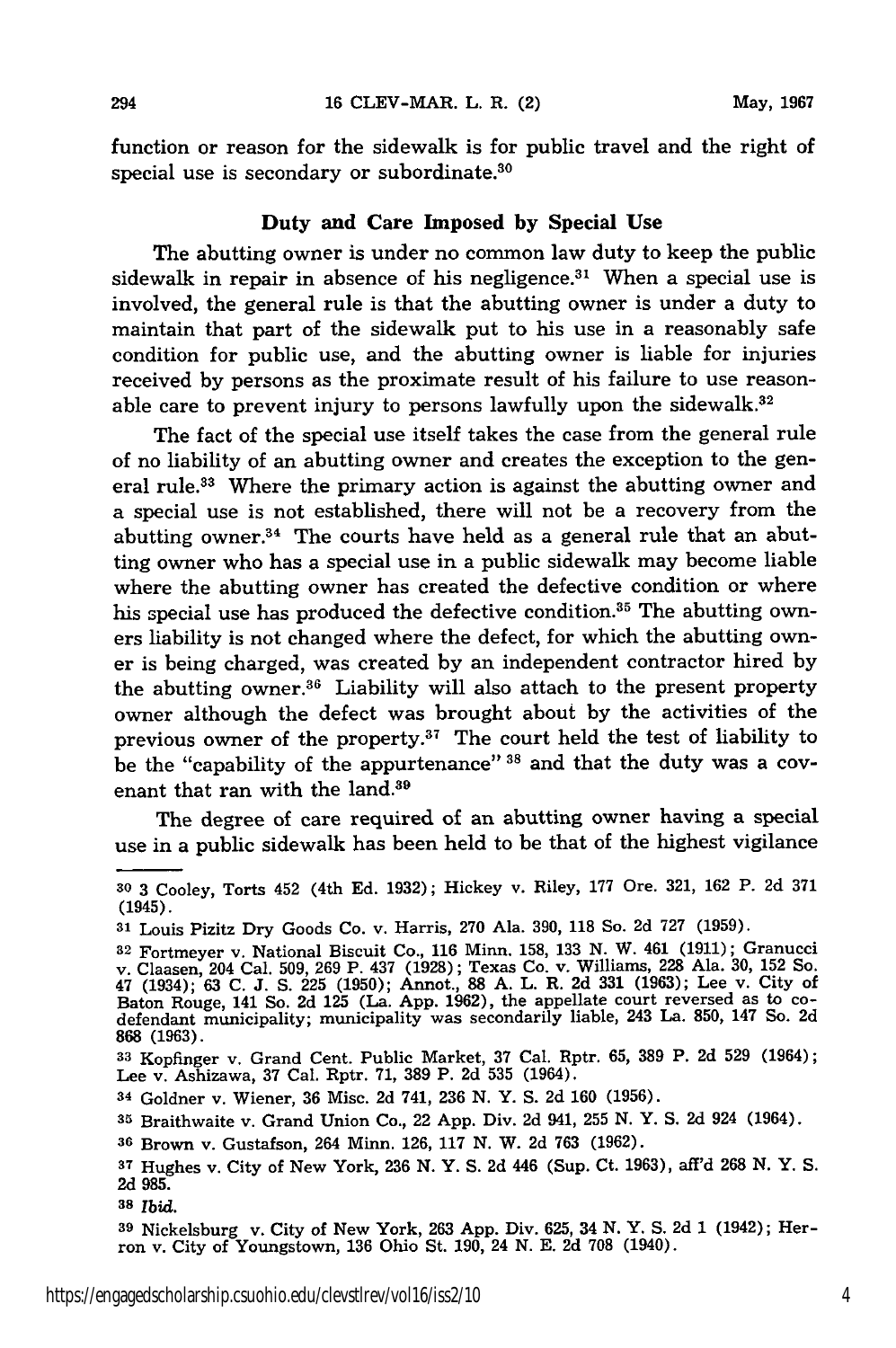and care necessary to keep the sidewalk safe for the public,<sup>40</sup> although this does not mean to keep the sidewalk in perfect condition.<sup>41</sup> The minimum duty of care to which an abutting owner will be held is that of reasonable care and reasonable prudence to discover any defective condition in the sidewalk but there will be no liability where the reasonably prudent man would not have anticipated injury to others<sup>42</sup> or where those who use the sidewalk have knowledge of the defective condition.<sup>43</sup>

### Establishing a Special Use Sufficient for Liability to Attach

The elements necessary to constitute or establish a special use of a public sidewalk, in the view of the law, are by no means settled or certain. The most definite situation of a special use arises where the sidewalk has been specifically altered to meet a particular purpose of the abutting owner.<sup>44</sup> The liability for injuries received as the proximate result of the special use must rest with either the municipality owning the sidewalk or with the abutting owner having the special use. The question of liability revolves around the issue of for whose benefit the alteration was made.<sup>45</sup> When an abutting owner constructs any opening or makes any other alteration in a public sidewalk for his own benefit or convenience he owes a duty to the public.<sup>46</sup> The duty of the abutting owner is created only where he has made the construction or alteration and not where the municipality has done so, although the abutting owner may derive a secondary benefit therefrom.<sup>47</sup>

The showing or establishment of a special use is more difficult in situations void of a specific construction or alteration. The plaintiff in a leading California case alleged that the defendant abutting owner had made a special use of the public sidewalk in that the sidewalk was being used as a driveway for the benefit of the defendant, but not for a business enterprise of the defendant.<sup>48</sup> The court ruled in favor of the defendant abutting owner by finding that the facts of the case did not bring it within the exception to the general rule and therefore found no liability of abutting owner to plaintiff.<sup>49</sup> The gist of the decision is that as

**<sup>40</sup>** Cool v. Rohrbach, 21 **S.** W. 2d 919 (Mo. App. 1929).

**<sup>41</sup>**Degheri v. Brooklyn Daily Eagle, 136 Misc. 600, 240 N. Y. S. 304 (1930).

**<sup>42</sup>** City of Grand Forks v. Paulsness, 19 N. D. 293, **123** N. W. **878** (1909); Belk-Matthews Co. of Macon v. Thompson, 94 Ga. App. 331, 94 S. E. 2d 516 (1956).

**<sup>43</sup>** Lacy v. Uganda Inv. Corp., 7 Ohio App. 2d 237, 220 N. E. 2d 130 (1964).

**<sup>44</sup>**Monroe, Liability for Sidewalk Structures Placed There by Abutting Owner or Occupier, 6 Mo. L. Rev. 122 (1941).

**<sup>45</sup>***Ibid.*

<sup>46 2</sup> Restatement of Torts **230 (1965);** Bergley v. Manis, **99 N.** W. **2d** 849 (Sup. Ct. **N. D. 1959).**

**<sup>47</sup>**Watts v. R. **A.** Long **Bldg.** Corp., 142 **S.** W. **2d 98** (Mo. **App.** 1940).

**<sup>48</sup>**Winston v. Hansell, **160** Cal. **App. 2d 570, 325** P. **2d 569 (1958).**

**<sup>49</sup>***Ibid.*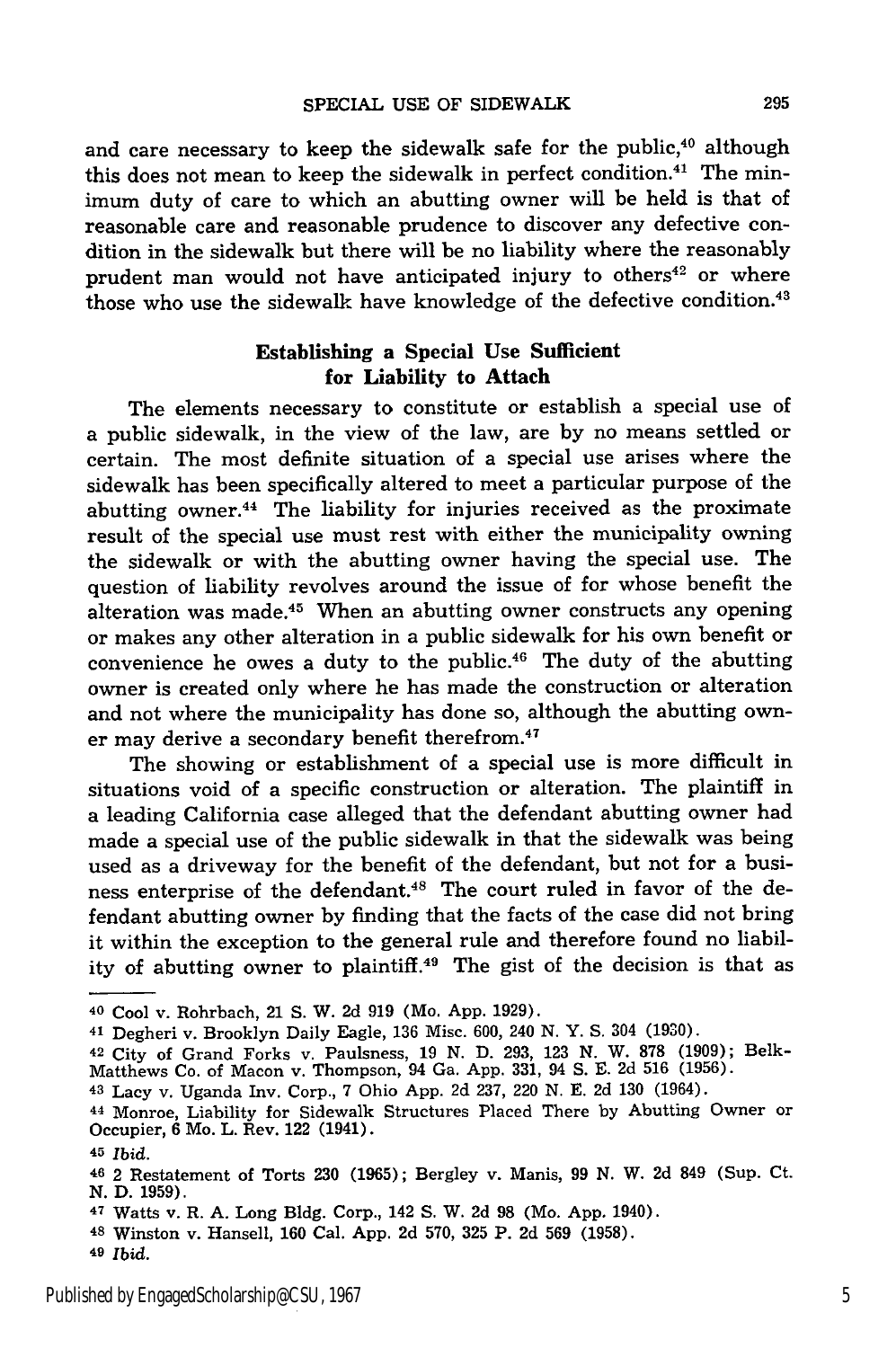a general rule the use of a public sidewalk as a driveway was found to be an ordinary use and not a special use of the sidewalk. 50 An apparent distinction has been made between a use for a private purpose and a use for a commercial purpose. The distinction is that it is more probable that a special use and the concomitant liability and duty will be found as to abutting owners operating a commercial establishment as opposed to a private residence.51 This poses the unresolved question of whether any use of a public sidewalk by an abutting owner for a commercial purpose is therefore a special use.

**An** abutting owner was found not liable where it was clearly shown that he was using the public sidewalk as a driveway for customers of his automobile agency. The rationale of the court was that the public created the defective condition of the sidewalk and only the municipality had a duty to take the necessary corrective action.<sup>52</sup> Liability of an abutting owner has also been denied where the defective condition complained of was caused by a special use, but was either trivial, not inherently dangerous, or was not the proximate cause of the injury.<sup>53</sup>

The abutting owner must be found to have done sufficient acts of affirmative negligence to warrant a finding of liability. $54$  The abutting owner will not be found liable where plaintiff has failed to establish an act or series of acts showing affirmative negligence.<sup>55</sup> Liability of the abutting owner was not established where no acts of affirmative negligence were shown, although the abutting owner had been notified of the defect and had been requested to make the necessary repairs but had failed to do so.<sup>56</sup> A mere affirmative act will not establish liability such as an abutting owner, having a special use in the sidewalk, who attempts to remove ice and snow from the sidewalk, unless he was negligent in so doing.57 This principle was applied to a case of an abutting owner who operated a filling station and used the public sidewalk as a driveway. The surface of the sidewalk became corrugated due to the traffic of the abutting owner's customers, but no liability was found because the corrugation was caused naturally as opposed to any acts of affirmative negli-

**<sup>50</sup>**Citizens Say. Bank of Baltimore v. Covington, 174 Md. 633, 199 A. 849 (1938); City of Bessemer v. Brantley, 258 Ala. 675, 65 So. 2d 160 (1953); Breuer v. Mataloni, 133 **N.** W. 2d 114 (Sup. Ct. Iowa 1965).

**<sup>51</sup>**Breuer v. Mataloni, *supra* n. **50;** Franzen v. Dimock Gould & Co., 251 Iowa 742, **101** N. W. 2d 4 (1960).

**<sup>52</sup>**Adams v. Grapotte, 69 **S.** W. 2d 460 (Tex. Civ. App. 1934), aff'd. 130 Tex. 587, 111 S. W. 2d 690 (1938).

**<sup>53</sup>**Annot., 88 A. L. R. 2d 331 (1963).

**<sup>54</sup>**Note, Negligence-Liability of an Abutting Owner, 18 Wash. L. Rev. 41 (1943). **<sup>55</sup>**Bennett v. McGoldrick-Sanderson Inc., 15 Wash. 2d 130, 129 P. 2d 795 (1942); Den Braven v. Public Service Elec. & Gas Co., 115 N. J. L. 543, 181 A. 46 (1935). **56** Gossler v. Miller, 221 A. 2d 249 (Sup. Ct. N. H. 1966).

**<sup>57</sup>** Abar v. Ramsey Motor Service Inc., 195 Minn. 597, **263 N.** W. 917 **(1935);** Rosenblum v. Economy Grocery Stores Corp., 300 Mass. 264, 15 **N.** E. 2d **189** (1938).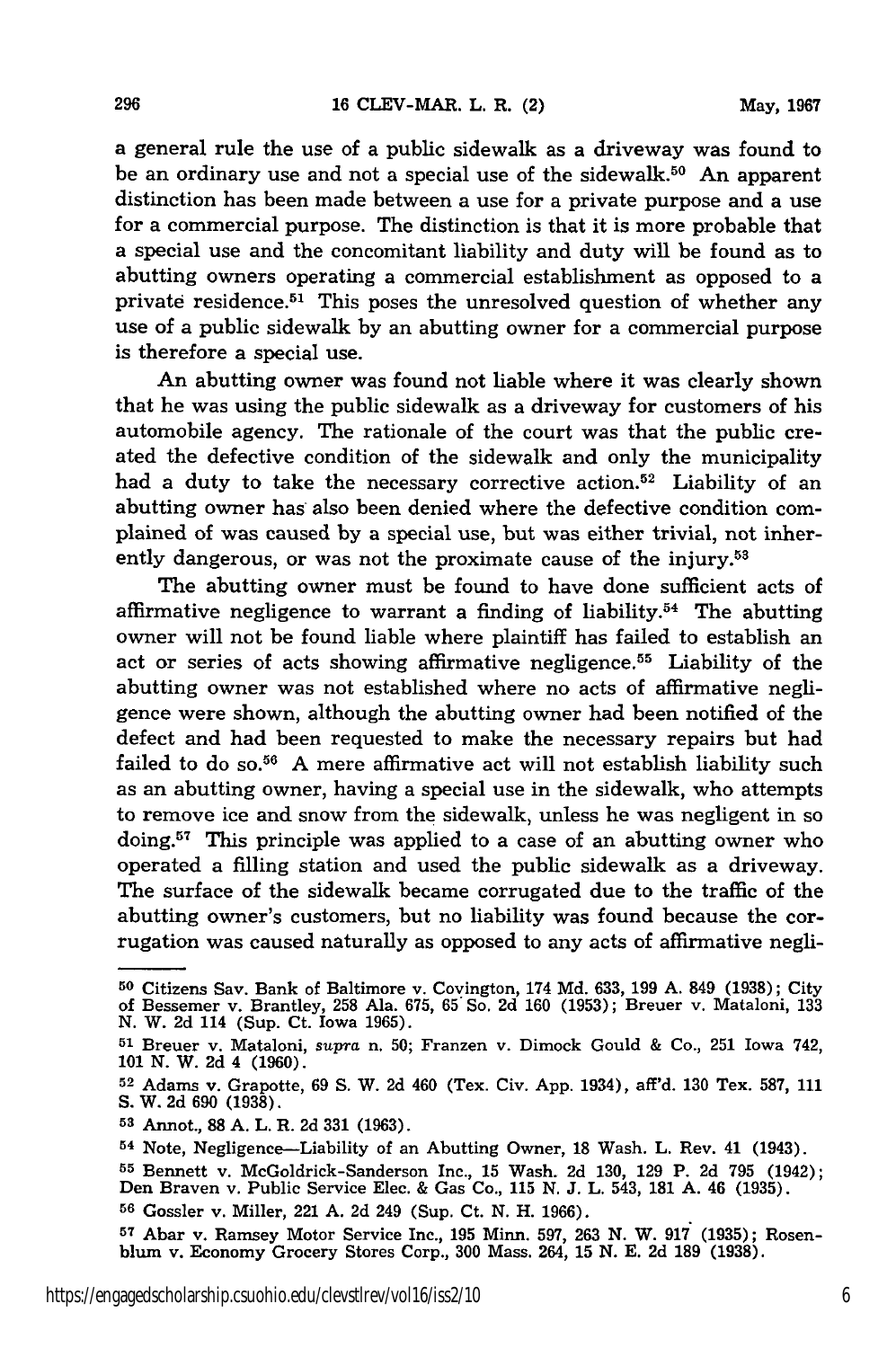gence being the causation.<sup>58</sup> An accumulation of snow, natural in origin, will not be transformed into an artificial accumulation merely **by** people walking upon it, causing it to become compressed.<sup>59</sup> An intervening act of the abutting owner does not necessarily change a natural accumulation into an artificial accumulation. The court held it to be a natural accumulation where the abutting owner shoveled snow from his property onto piles of snow created **by** municipal snowplows. <sup>60</sup>

Affirmative negligence was established **by** proof that the trucks of an abutting owner who used a public sidewalk as a driveway, had deposited loose gravel on the sidewalk resulting in injury to plaintiff.61 The affirmative negligence coupled with a use resulted in the finding of a special use and corresponding liability.<sup>62</sup> Time was an important element in establishing affirmative negligence where the trucks of the abutting owner had passed over the public sidewalk almost daily for twenty years.63 Mere ordinary wear and tear causing a defect in a sidewalk is not sufficient to hold an abutting owner liable even though the abutting owner's use of the sidewalk was shown to have been strenuous and "accelerated" ordinary wear and tear.64

The courts will generally view the issue of a special use of a public sidewalk **by** an abutting owner, using the following criteria: <sup>65</sup>

- **(1)** a special use of the sidewalk **by** the defendant abutting owner,
- (2) an allegation of facts showing a defect or hazard in the sidewalk,
- **(3)** the hazard or defect created **by** an act or omission of the defendant abutting owner in relation to his special use of the sidewalk,
- (4) knowledge of said hazard or defect **by** defendant abutting owner,
- **(5)** injury to plaintiff as a proximate result of the above.

The question of negligence is always for the jury to decide, unless reasonable men would not differ, and a myriad of factors must be considered to establish a probability and not a mere possibility of harm:<sup>66</sup>

**(1)** the condition of other sidewalks in the area and surrounding areas,

**<sup>59</sup>**Rainey v. Harshbarger, **7** Ohio **App. 2d 260,** 220 **N. E. 2d 359 (1963);** Debie v. Coch- ran Pharmacy-Berwick Inc., **8** Ohio **App. 2d 275** (decided Nov. 22, **1966).**

**<sup>61</sup>**James v. Burchett, **15** Wash. **2d 119, 129** P. **2d 790** (1942).

**<sup>64</sup>**Purdom v. Sapadin, 111 Ohio App. 488, **168** N. E. 2d **558** (1960).

**<sup>58</sup>**Bennett v. McGoldrick-Sanderson Inc., *supra* n. **55.**

**<sup>60</sup>**Riccitelli v. Sternfeld, 1 **Ill. 2d 133, 115 N. E. 2d 288 (1953);** Kelley v. Park View Apts. Inc., **215** Ore. **198, 330** P. **2d 1057 (1958).**

**<sup>62</sup>** Ibid.

**<sup>63</sup>**Ford v. City of Shreveport, 165 So. 2d 325 (La. App. 1964).

**<sup>65</sup>** Weinberg v. Wing, **16** App. Div. 2d 900, **228** N. Y. S. 2d 740 (1962); Annot., **88** A. L. R. 2d 331 (1963).

**<sup>66</sup>**Note, Sidewalk Defects-Question for Jury, 29 Tenn. L. Rev. **592** (1962).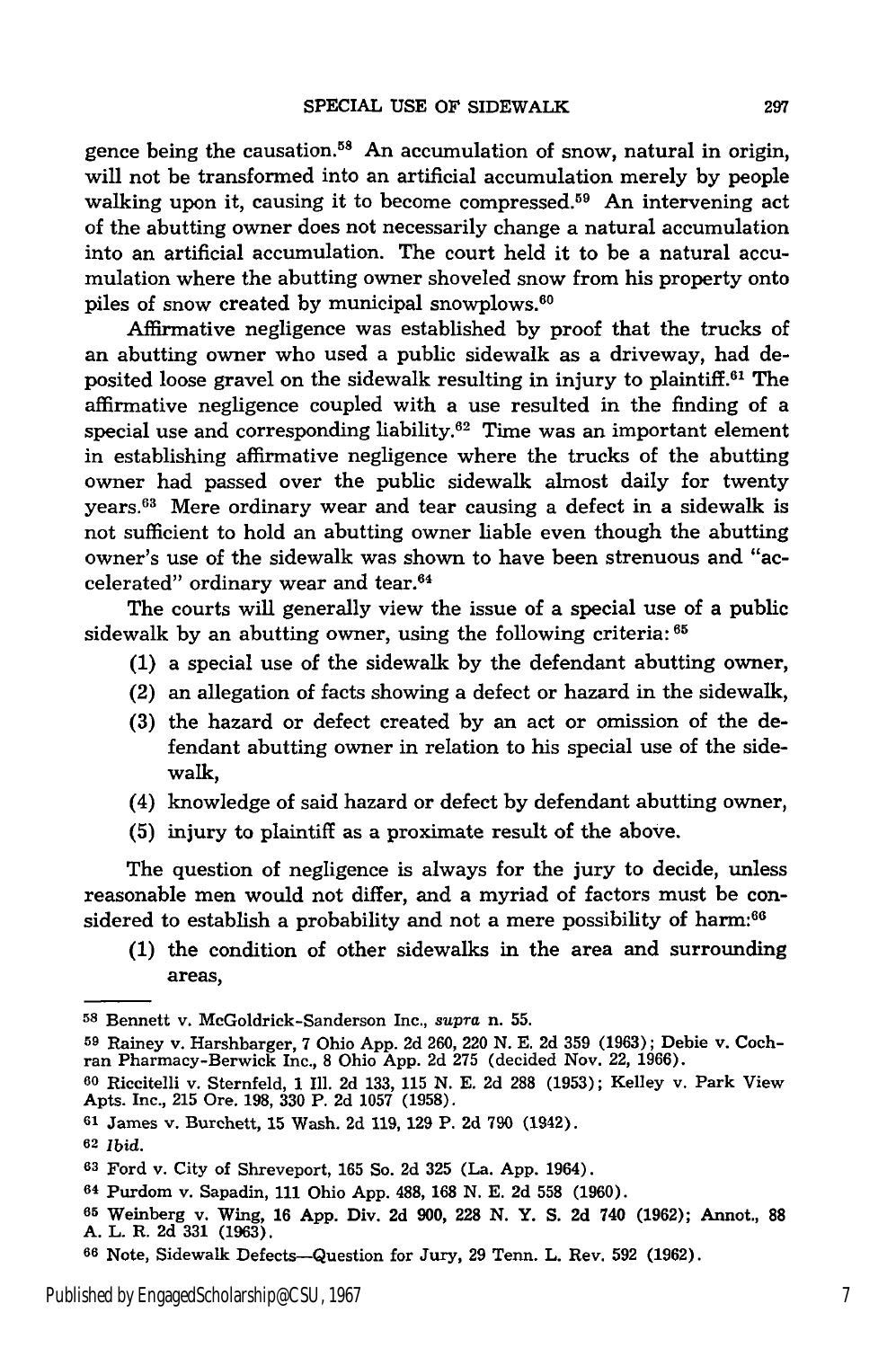- (2) the cost of maintaining the sidewalk in better condition,
- **(3)** abutting owner's knowledge or notice of the defect in the sidewalk,
- (4) weather conditions,

298

- (5) volume of traffic under normal circumstances,
- (6) likelihood that the person will traverse the defect by selecting an alternate route.

### Effect of Statute Attempting to Impose **Liability** for Failure to Maintain the Sidewalk

The practical result of imposing liability on an abutting owner for special use of a public sidewalk is to impose liability where it ordinarily does not exist except for the special use.67 **Any** statute or ordinance purporting to impose on an abutting owner the duty of maintaining a public sidewalk, in which he has a special use, is in derogation of the common law and will be strictly construed.<sup>68</sup>

Pennsylvania is the exception to the general rule and holds that an owner or possessor of abutting property is liable to persons injured as a result of his failure to maintain the sidewalk. 69 The Pennsylvania law proceeds to develop decisions from the standpoint of primary liability with respect to the abutting owner and secondary liability with respect to the municipality.<sup>70</sup>

## Licensee or **Invitee Owed Any Higher Duty by Abutting Owner?**

The law is well settled that the main duty owed to a licensee **by** a possessor of land is that of using reasonable care in warning the licensee upon discovery of any dangerous conditions.<sup>71</sup>

The law is also well settled that the duty owed **by** a possessor of land to an invitee is to use reasonable care to make the premises safe for him or to warn him of those dangers known to the possessor.<sup>72</sup> The duty exists only while the invitee is upon a part of the premises to which the invitation extends.73

**<sup>67</sup>**Kopfinger v. Grand Cent. Public Market, *supra* n. **33.**

**<sup>68</sup>**Texas Co v. Grant, 143 Tex. 145, **182 S.** W. **2d 996** (1944); Dennison v. Buckeye Parking Corp., 94 Ohio **App. 379, 115 N. E. 2d 187 (1953);** Sternitzke v. Donahue's Jewelers, 249 Minn. 514, **83 N.** W. **2d 96 (1957).**

**<sup>69</sup>**Lohr v. Borough of Philipsburgh, **156** Pa. 246, **27 A. 133 (1893);** City of Pittsburgh v. U. S., 359 F. **2d** 564 (3rd Cir. 1966).

**<sup>70</sup>**Koerth v. Borough of Turtle Creek, **355** Pa. 121, 49 A. 2d **398** (1946); Pa. Stat. Ann. tit. 53 § 1891.

**<sup>71</sup>**Prosser, Law of Torts 445 (1955).

**<sup>72</sup>**Nunley v. Pettway Oil Co., 346 F. 2d 95 (6th Cir. 1965); York v. Murphy, 264 **N. C.** 453, 141 **S. E.** 2d **867** (1965); Lorraine v. E. M. Harris Bldg. Co., 391 S. W. 2d 939 (Mo. App. 1965).

**<sup>73</sup>**Clement v. Bohning, 159 So. 2d 495 (La. App. 1963).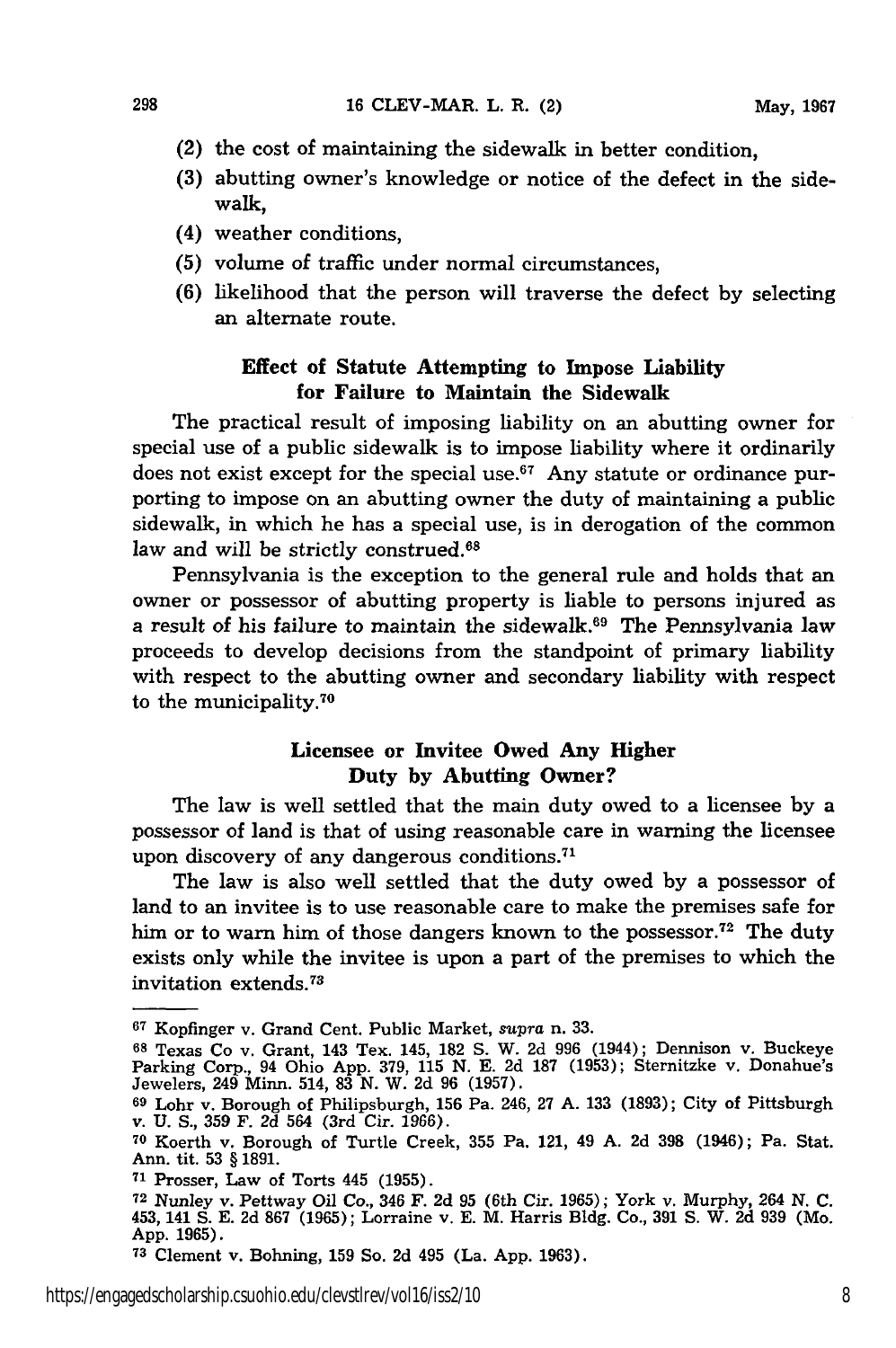An issue that is not so well settled is whether a public sidewalk in which the abutting owner has a special use is within the scope of the invitation so as to constitute a part of the premises.

One view is that an abutting owner is not liable as an invitor to his invitee for injury sustained by the invitee on a public sidewalk. The rationale employed in such view is that the municipality has the duty to the public of exercising reasonable care with respect to persons using the sidewalk.74 This was held to be the law where an abutting owner had a special use in a public sidewalk for patrons of his theatre. The court found that the sidewalk was not a part of the business premises and hence not within the scope of the invitation.75 Based on this view it can thus be stated that situations involving an invitee do not impose any higher degree of care than is owed to the general public.<sup>76</sup>

The opposing view is that an invitation by an abutting owner carries with it the duty to provide reasonably safe means of ingress and egress.<sup>77</sup> The general theory states that an abutting owner must keep the approaches to his building safe for his invitees because these approaches are within his control.78 The rule is conditioned by the requirement of notice by the abutting owner of any hazard or defective condition.<sup>79</sup> A bank was held not liable to the plaintiff where proof was given that the bank had no notice, either actual or constructive, of the defect resulting in injury to the plaintiff. $80$ 

#### The Possibility of a New **Trend**

The reported cases do not indicate the presence of any major changes in the established rules governing the liability of an abutting owner as to a special use of a public sidewalk. When an abutting owner has been found to have a special use of a public sidewalk to further a commercial purpose it may be advanced that the business proprietor or operator should bear liability as a risk of doing business, as the cost of this risk would be passed on to his customers. Such a theory was put

<sup>74</sup> Davis v. West Shore Co., 55 Cal. App. 2d 220, 130 P. 2d 459 (1942); Annot., 81 A. L. R. 2d 750 (1962). In Ohio, the municipality has a statutory duty to keep its public sidewalks open, in repair, and free from nuisance. Anyone on a sidewalk has the right to assume that the municipality has performed its statutory duty, unless the person has notice to the contrary, as held in Darst v. City of Columbus, 25 Ohio L. Abs. 397 (1937); Moore v. Geiger, 6 Ohio App. 2d 14 (1966).

**<sup>75</sup>** Miller v. Welworth Theatres of Wisconsin, 272 Wis. 355, 75 N. W. 2d 286 (1956).

**<sup>76</sup>**Fallon v. Zara Contracting Co. Inc., 204 Misc. 895, 125 N. Y. S. 2d 731 (1953).

**<sup>77</sup>**Parsons v. Sears, Roebuck & Co., 69 Ga. 11, 24 **S.** E. 2d 717 (1943); Flint River Cotton Mills v. Colley, 71 Ga. 288, 30 **S.** E. 2d 426 (1944); Rainey v. Harshbarger, 7 Ohio App. 2d 260, 220 N. E. 2d 359 (1963).

**<sup>78</sup>**Note, Liability of Storekeeper to Customer, 24 Geo. L. J. 1043 (1936); Gilroy v. U. **S.,** 112 F. Supp. 664 (D. C., D. C. 1953); Blaine v. U. **S.,** 102 F. Supp. 161 (N. D. Tenn. **1951).**

**<sup>79</sup>**Gabriel v. Bank of Italy, 204 Cal. 244, **267** P. 544 **(1928).**

**<sup>80</sup>***Ibid.*